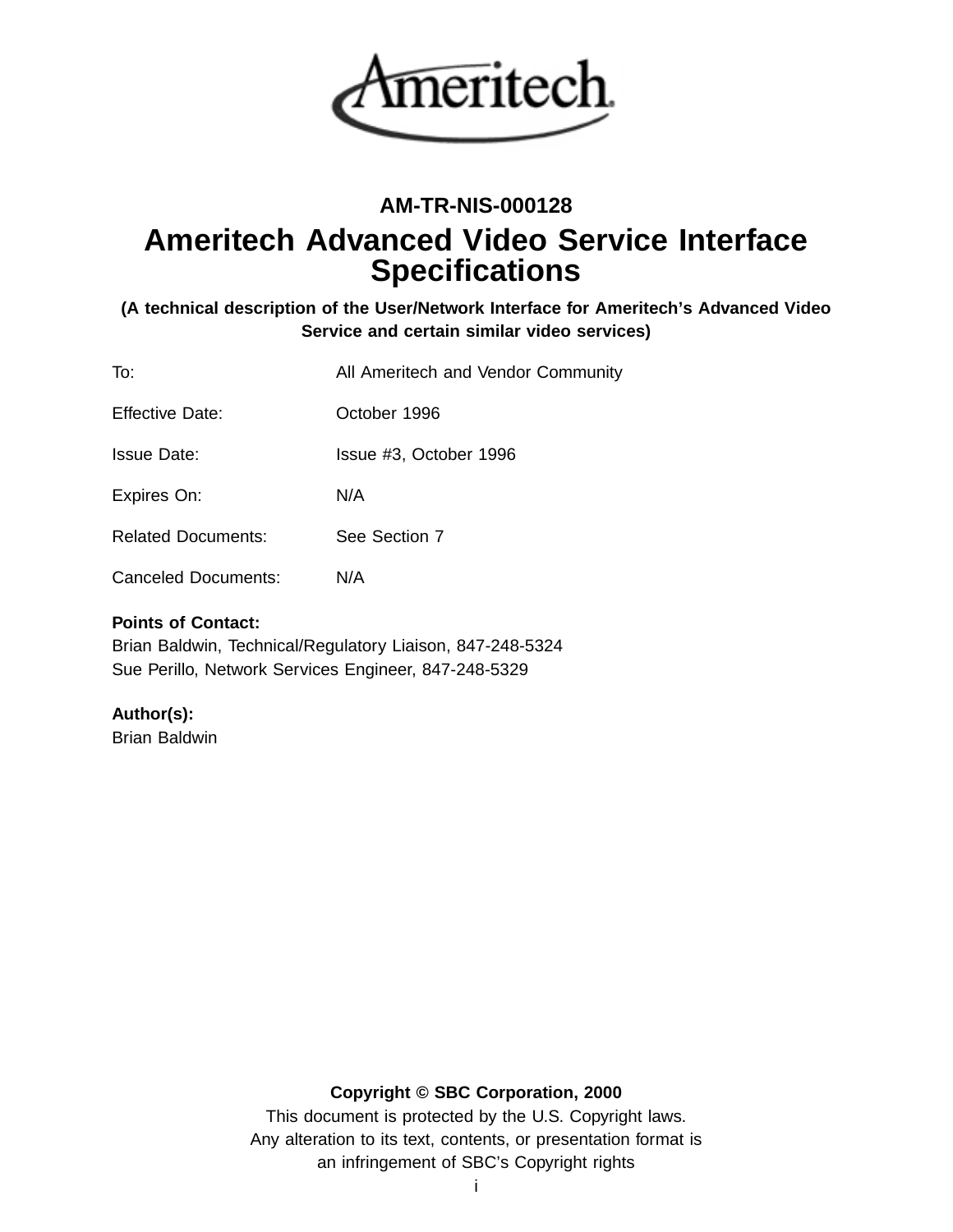# **Table of Contents**

| 1. | Purpose                    |                                        | 3              |
|----|----------------------------|----------------------------------------|----------------|
| 2. |                            | <b>Change and Reissue</b>              | 3              |
| 3. | Overview                   |                                        | 3              |
| 4. | <b>Service Description</b> |                                        | 3              |
| 5. |                            | Interface Requirements                 | 4              |
|    | 5.1.                       | <b>Network Channel Code</b>            | 4              |
|    | 5.2.                       | Network Channel Interface Code         | 5              |
|    | 5.3.                       | <b>Interface Specifications</b>        | $\overline{7}$ |
|    |                            | Video Performance Objectives<br>5.3.1. | $\overline{7}$ |
|    |                            | 5.3.2. Audio Performance Objectives    | 8              |
| 6. |                            | References                             | 8              |
| 7. | Figure                     |                                        | 9              |

# **Copyright © SBC Service, Inc. 2000**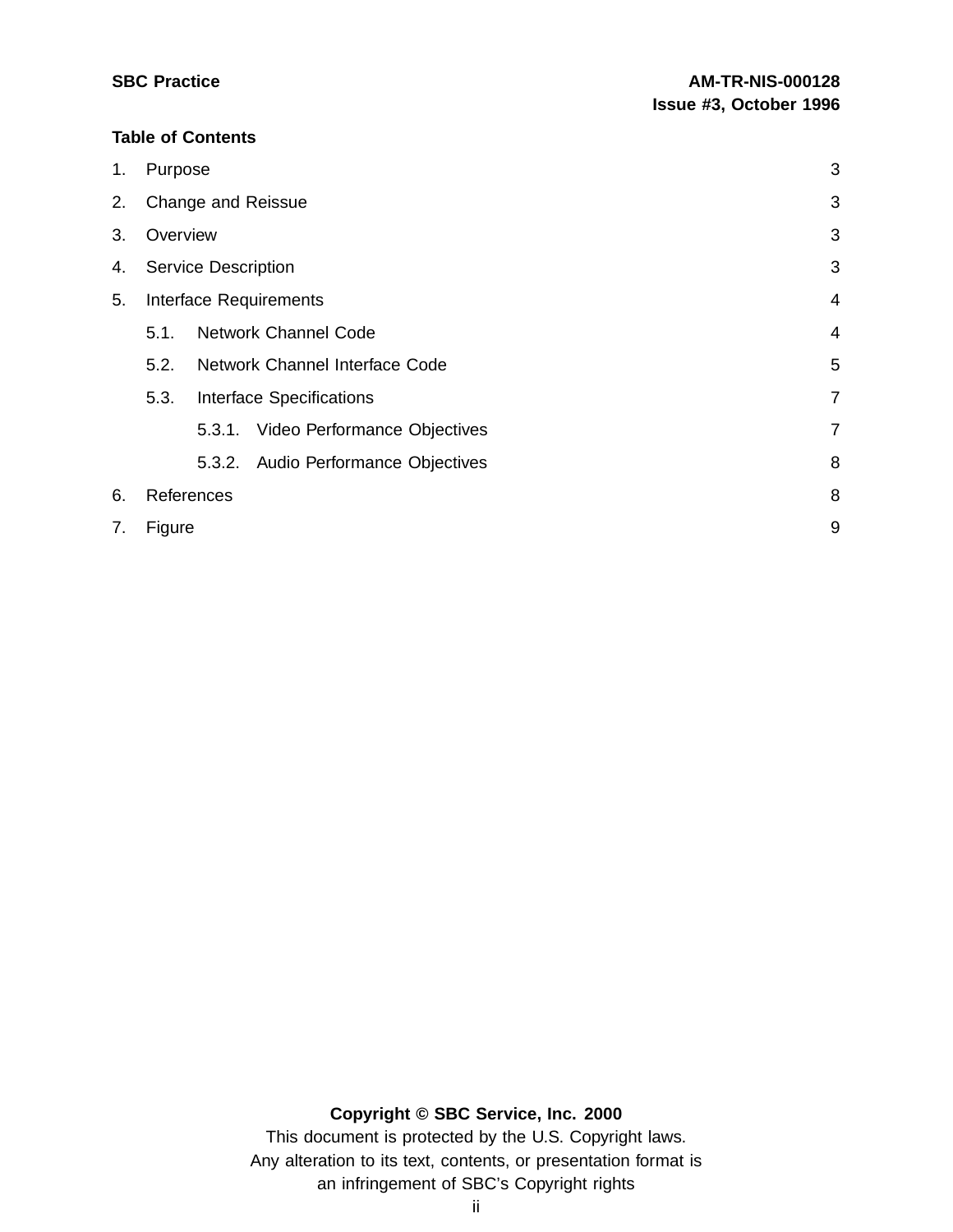# **TECHNICAL REFERENCE NOTICE**

This Technical Reference is published by Ameritech to provide a technical description of the User/Network Interface for Ameritech's Advanced Video Service. It provides interface specifications and operating requirements as a guide for system users and vendors.

Ameritech reserves the right to revise this document for any reason including, but not limited to, conformity with standards promulgated by various agencies, utilization of advances in the state of the technical arts, or the reflection of changes in the design of any equipment, techniques or procedures described or referred to herein.

**AMERITECH MAKES NO REPRESENTATION OR WARRANTY, EXPRESS OR IMPLIED, WITH RESPECT TO THE SUFFICIENCY, ACCURACY, OR UTILITY OF ANY INFORMATION OR OPINION CONTAINED HEREIN. AMERITECH EXPRESSLY ADVISES THAT ANY USE OF OR RELIANCE UPON THIS TECHNICAL REFERENCE IS AT THE RISK OF THE USER AND THAT AMERITECH SHALL NOT BE LIABLE FOR ANY DAMAGE OR INJURY IN-CURRED BY ANY PERSON ARISING OUT OF THE SUFFICIENCY, ACCURACY, OR UTILITY OF ANY INFORMATION OR OPINION CONTAINED HEREIN.**

This document is not to be construed as a suggestion to any manufacturer to modify or change any of its products, nor does this document represent any commitment by Ameritech or any Ameritech operating company (AOC) to purchase any product, whether or not it provides the described characteristics.

Ameritech does not recommend products, and nothing contained herein is intended as a recommendation of any product to anyone.

Nothing contained herein shall be construed as conferring by implication, estoppel, or otherwise any license or right under any patent, whether or not the use of any information herein necessarily employs an invention of any existing or later issued patent.

Ameritech reserves the right not to offer any or all of these services and to withdraw any or all of them at any future time.

With respect to services offered pursuant to tariff, however, the terms and conditions of the service offering are determined by the tariff and applicable laws and regulations.

Any questions regarding this document, please contact the APEx Help Desk at 847-248-4328.

#### **GENERAL**

Ameritech's Advanced Video Service (AAVS), and certain similar video services provide uni- or bi-directional, point-to-point or multi-point, fiber transmission service capable of transmitting a

### **Copyright © SBC Service, Inc. 2000**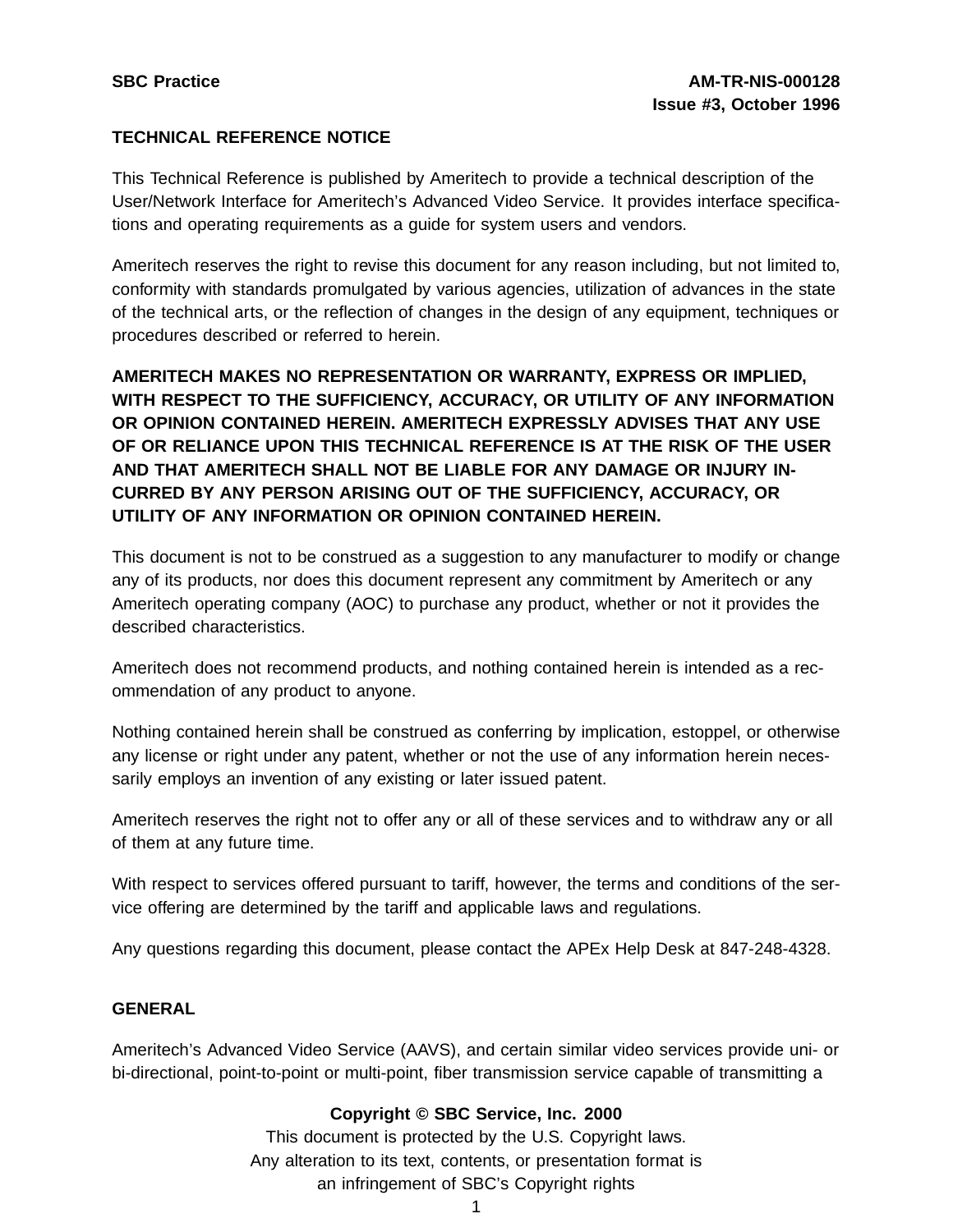# **SBC Practice AM-TR-NIS-000128 Issue #3, October 1996**

duplex video signal and up to four associated audio signals, subject to availability, for each video signal.

# **Copyright © SBC Service, Inc. 2000**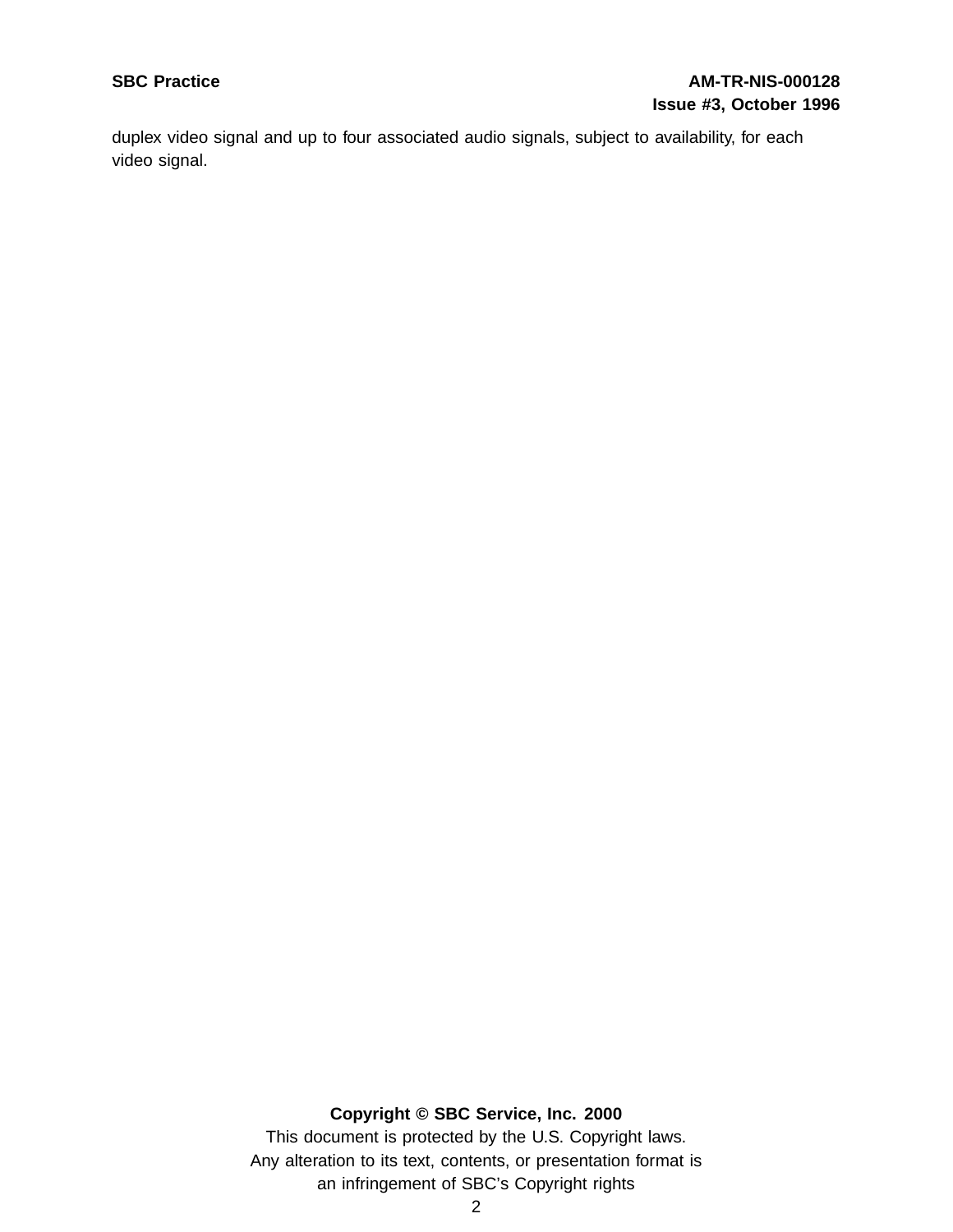# **1. Purpose**

This document describes the User/Network Interface specifications for Ameritech's Advanced Video Service and certain similar video services such as Ameritech Commercial Video Service (CVS) and Ameritech Custom Video Service (ACVS).

# **2. Change and Reissue**

This is the third issue of this document. This document is being reissued to change the channel coding, clarify certain performance objectives and update some of the reference material.

# **3. Overview**

Ameritech's Advanced Video Service, and certain similar video services provide uni- or bidirectional, point-to-point or point-to-multi-point, fiber-based video transmission that complies with the National Television Systems Committee (NTSC) 525 line/60 field video signal, AAVS transmits up to four associated audio signals, subject to availability. The audio signals are encoded and transmitted inband with their video signal, Mutli-point service will be routed through the video hub location where the video signals are switched to other video hub locations or to end-user customer locations.

This service and certain similar video services, provided via an Ameritech Video hub, will establish and maintain control of the video session. Once the session is established to the hub, this service will have the capability of transporting one NTSC video signal and up to four associated audio signals, subject to availability, to the end-user customer. Switching control of these service networks can be done by the customer over the public switched network using a dial-up modem or terminal arrangement.

# **4. Service Description**

This service and certain similar video services provide a full motion, high-quality video channel, visually compatible to broadcast-quality transport service (TV1) as described in Telcordia (formerly Bellcore) Document (TR-TSV-000338, and up to four audio signals, subject to availability. Channel termination with the customer's baseband network, for delivery or receipt at the network interface, of baseband video and audio is provided with this service. The customer will be able to select one to four audio channels at 15 kHz. All channel terminations must be TV3.

Service sessions will initially to reserved and/or established using a dial-up arrangement over a standard telephone line.

A diagram of the service is shown in Figure 1.

# **Copyright © SBC Service, Inc. 2000**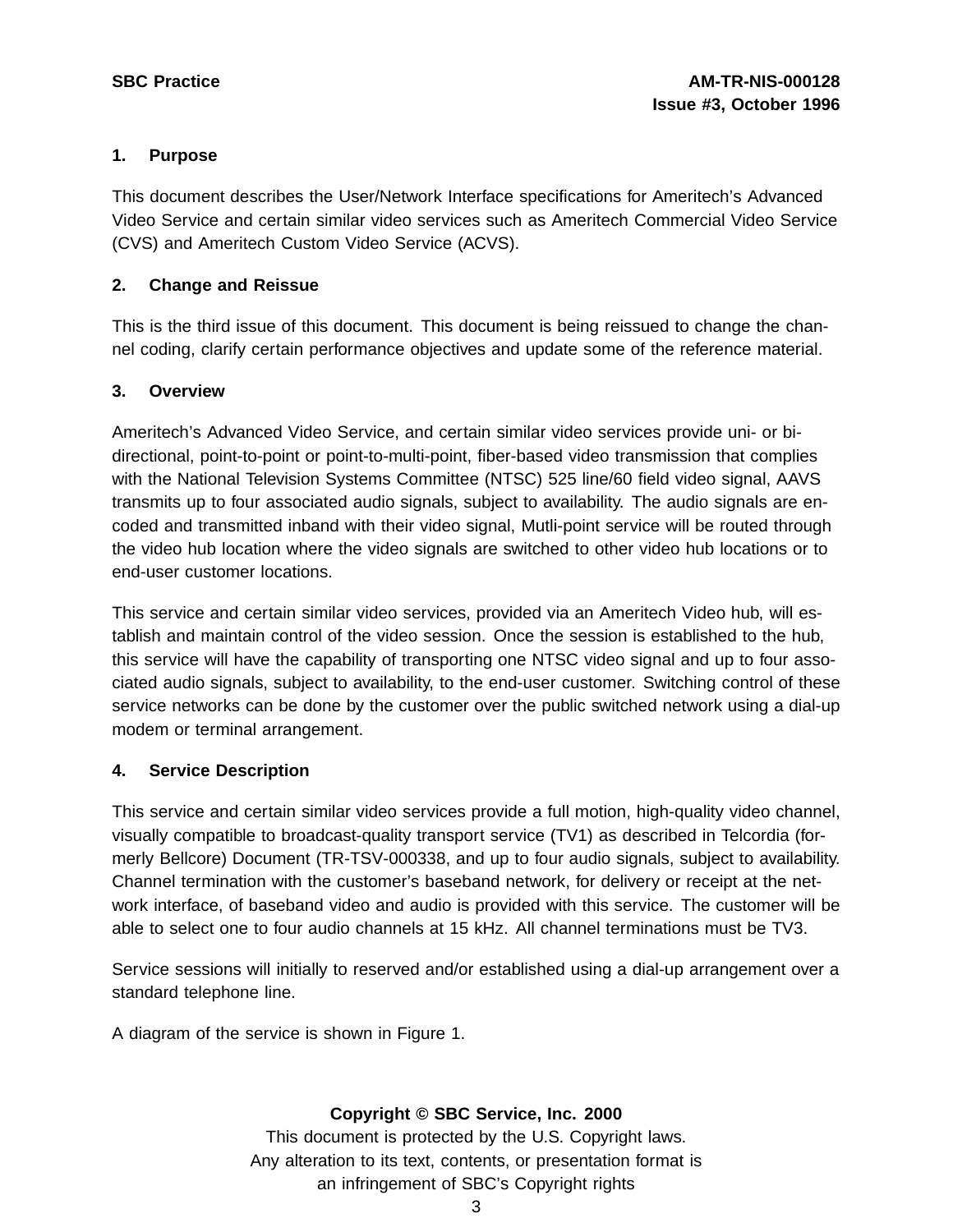### **5. Interface Requirements**

The physical interconnection for the analog NTSC (TV3) video interface will be at a telephone company-provided 75 ohm coaxial cable jack panel, using customer-provided coaxial cable jumpers equipped with Bayonet Quick Connect (BNC) miniature coax connectors. The physical interconnection for the audio interface will be at the wire pairs terminated on a terminal block, or via a three-conductor "XLR" or equivalent connector.

The physical interconnection used for reserving and establishing sessions will be at the same telephone company-provided demarcation point used for providing local telephone service (e.g., POTS).

### **5.1. Network Channel Code**

A TV3 Network Channel (NC) code as described in Section 3.2.1 of Telcordia (formerly Bellcore) Document GR-2904-CORE is a four-character representation of the channel parameters. It consists of two data elements: (1) two-characters positions that specify the type and quality of the channel, and (2) two-character positions that specify an available option code for this channel type.

| video services is shown in Table A. |                                     |                           |              |  |  |
|-------------------------------------|-------------------------------------|---------------------------|--------------|--|--|
| <b>NC CODE</b>                      | <b>OPTION CODE</b><br><b>CHAR 3</b> | <b>OPTION CODE CHAR 4</b> |              |  |  |
| TZ                                  | Е                                   | <b>NONE</b>               |              |  |  |
|                                     |                                     | CO Bridged                | B            |  |  |
|                                     |                                     | Multichannel              | $\mathsf{C}$ |  |  |
|                                     |                                     | Two-Way                   | E            |  |  |
|                                     |                                     | Multiported               | M            |  |  |
|                                     |                                     | $E + M$                   | N            |  |  |
|                                     |                                     | Split Screen              | P            |  |  |
|                                     |                                     | $B + S$                   | Q            |  |  |
|                                     |                                     | $P + S$                   | R            |  |  |

The NC Code currently available for Ameritech Advanced Video Service and certain similar video services is shown in Table A.

### **Copyright © SBC Service, Inc. 2000**

CO Switched S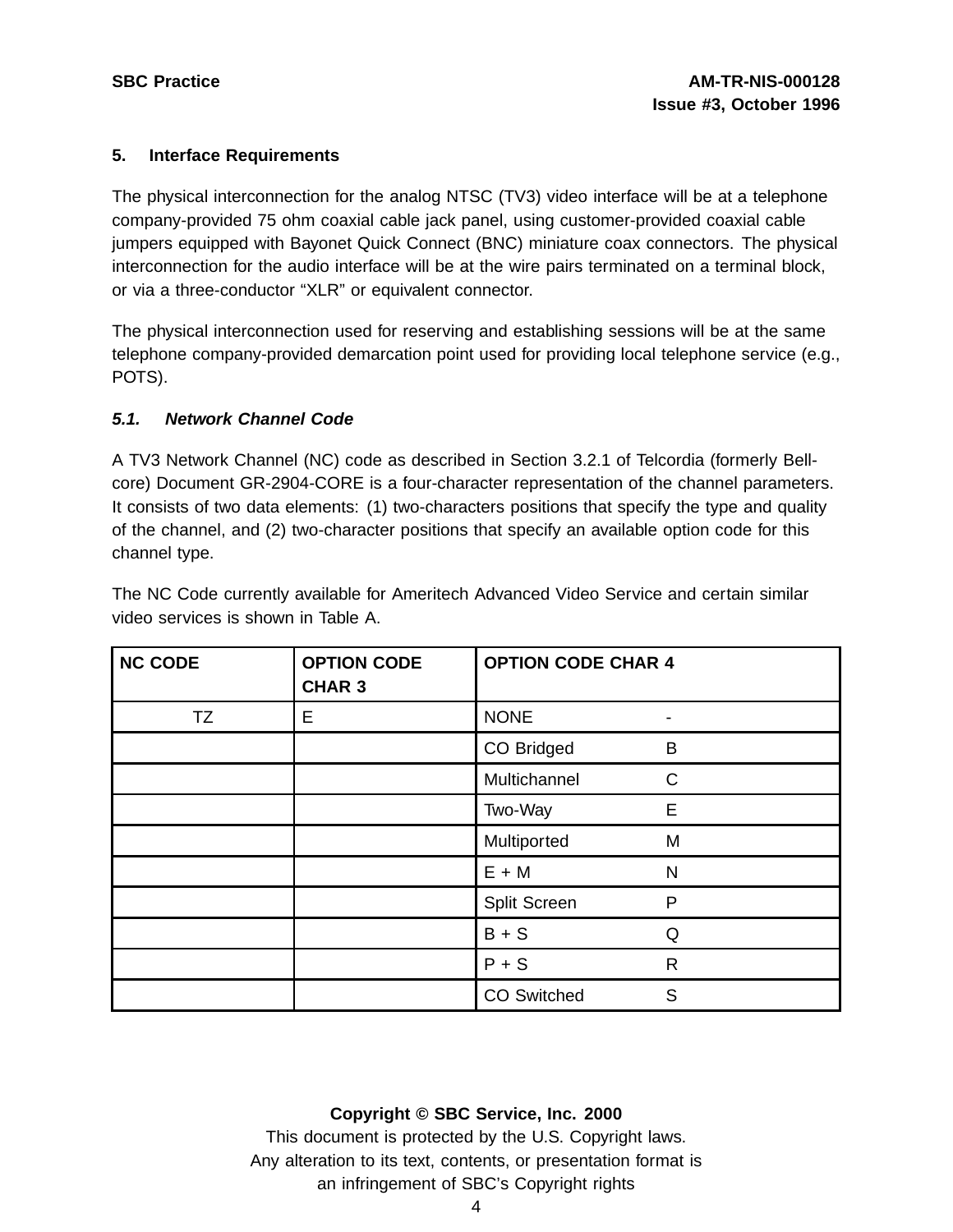### **5.2. Network Channel Interface Code**

The electrical interface of the Ameritech owned facilities is described by a Network Channel Interface (NCI) code. The TV3 NCI code, as described in Section 3.3 of Telcordia (formerly Bellcore) GR-2904-CORE, is comprised of five elements that are specified by the customer for each Point of Termination when ordering the service. These elements are:

- 1. The numbers of conductor codes for AAVS and ACVS can be one of four options:\*
- 08 for 1 video and 1-channel audio
- 12 for 1 video and 2-channel audio
- 16 for 1 video and 3-channel audio
- 20 for 1 video and 4-channel audio
- \*Subject to availability

The number of conductor codes for CVS can be one of eight options:

- A. For one-way service:
- 04 for 1 video and 1-channel audio
- 06 for 1 video and 2-channel audio
- 08 for 1 video and 3-channel audio
- 10 for video and 4-channel audio
- B. For two-way service, the number of conductors required is doubled:
- 08 for 1 video and 1-channel audio
- 12 for 1 video and 2-channel audio
- 16 for 1 video and 3-channel audio
- 20 for 1 video and 4-channel audio

\*Subject to availability

2. The protocol code will be the following option:

#### **Copyright © SBC Service, Inc. 2000**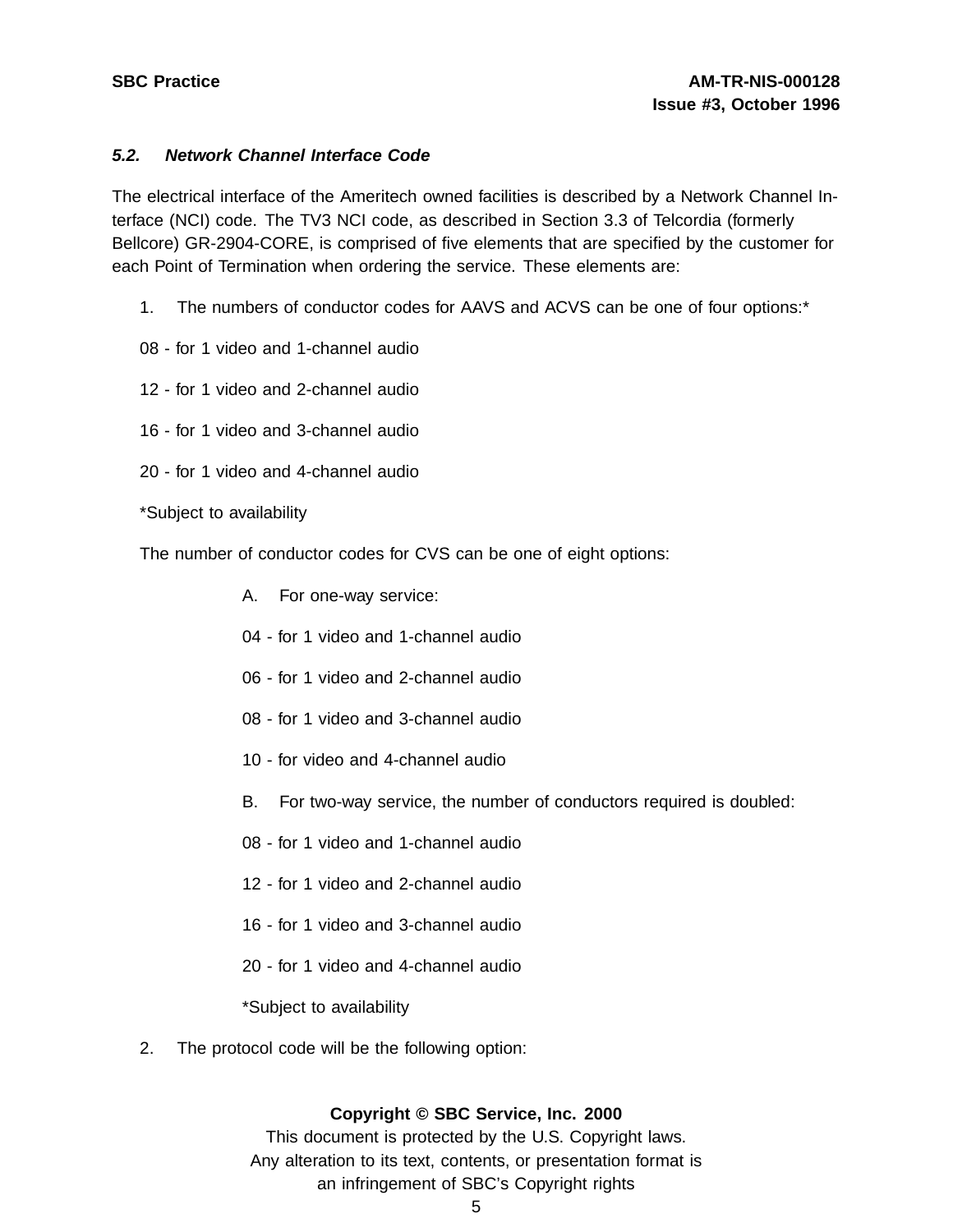- TV Television Interface
- 3. The impedance code will be: 6 (75 ohms).
- 4. The protocol options can be one of the following options:
- 15 1 video plus 1 or 2 15-kHz audio signals
- 15A 1 video plus 1 through 4 15-hKz audio signals
- 5. Transmission Level Point (TLP) direction of signal. Not required for AAVS or ACVS service, or for CVS when provisioned as two-way, default is two-way.

TLP/direction of signal for CVS will include the following options, if provisioned for one-way service.

- Transmit -0
- Transmit 0-

Valid combination elements are listed in Section 3.4 of Telcordia (formerly Bellcore) Document GR-2904-CORE.

#### **Copyright © SBC Service, Inc. 2000**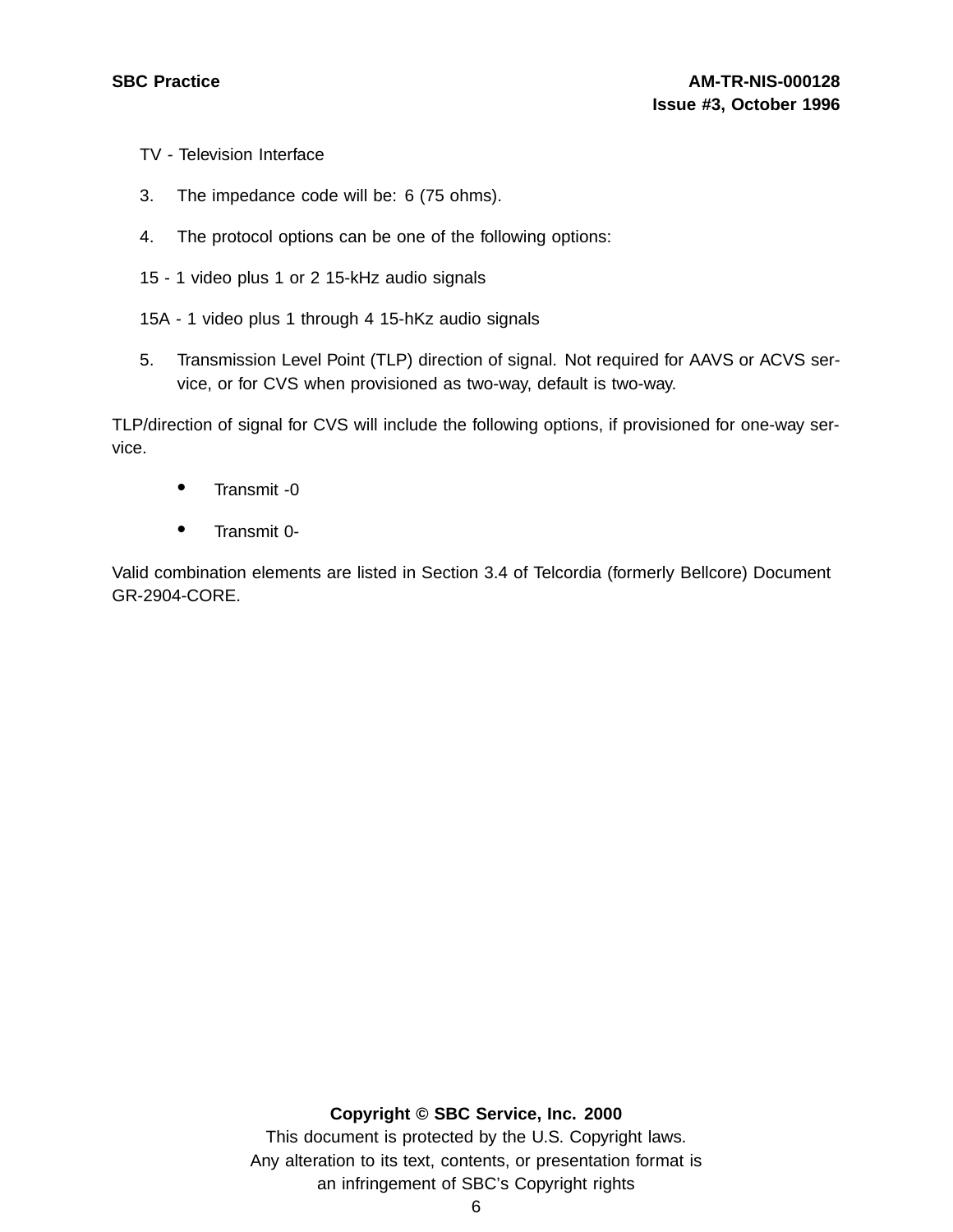#### **5.3. Interface Specifications**

#### 5.3.1. Video Performance Objectives

| PARAMETER                                                   | <b>LIMITS</b>       |                |       |     |       |
|-------------------------------------------------------------|---------------------|----------------|-------|-----|-------|
| Amplitude response vs. Frequency<br>(50 IRE unit sine wave) |                     |                |       |     |       |
| $0.5$ MHz                                                   | $+6$                | to             | -6    | IRE | units |
| $1.0\,\mathrm{MHz}$                                         | +6                  | to             | -6    | IRE | units |
| $2.0\,\mathrm{MHz}$                                         | $+8$                | <b>TO</b>      | -8    | IRE | units |
| $3.0\,\mathrm{MHz}$                                         | $+14$               | to             | $-14$ | IRE | units |
| 3.58 MHz                                                    | $+25$               | to             | $-25$ | IRE | units |
|                                                             |                     |                |       |     |       |
| Insertion gain                                              |                     | +3 dB to -3 dB |       |     |       |
| Differential gain                                           | 12 IRE units or 12% |                |       |     |       |
| Differential phase                                          | 10 deg.             |                |       |     |       |
| Signal to weighted-random-noise ratio                       |                     |                |       |     |       |
| $(10 \text{ kHz} - 4.2 \text{ MHz})$                        | 48 dB               |                |       |     |       |

These service performance objectives apply to one video signal and accompanying audio signals switched thought the system on Ameritech-provided transport and switching. The interface to other transport or video networks is not defined here and will need to be considered on a case-by-case basis. Performance of multiple inputs combined into one input is not specified. Furthermore, video equipment that employs compression may need further treatment before being applied to the Ameritech Video network.

Above specifications apply to full field tests only. Transmission during the Vertical Blanking Interval is not guaranteed.

#### **Copyright © SBC Service, Inc. 2000**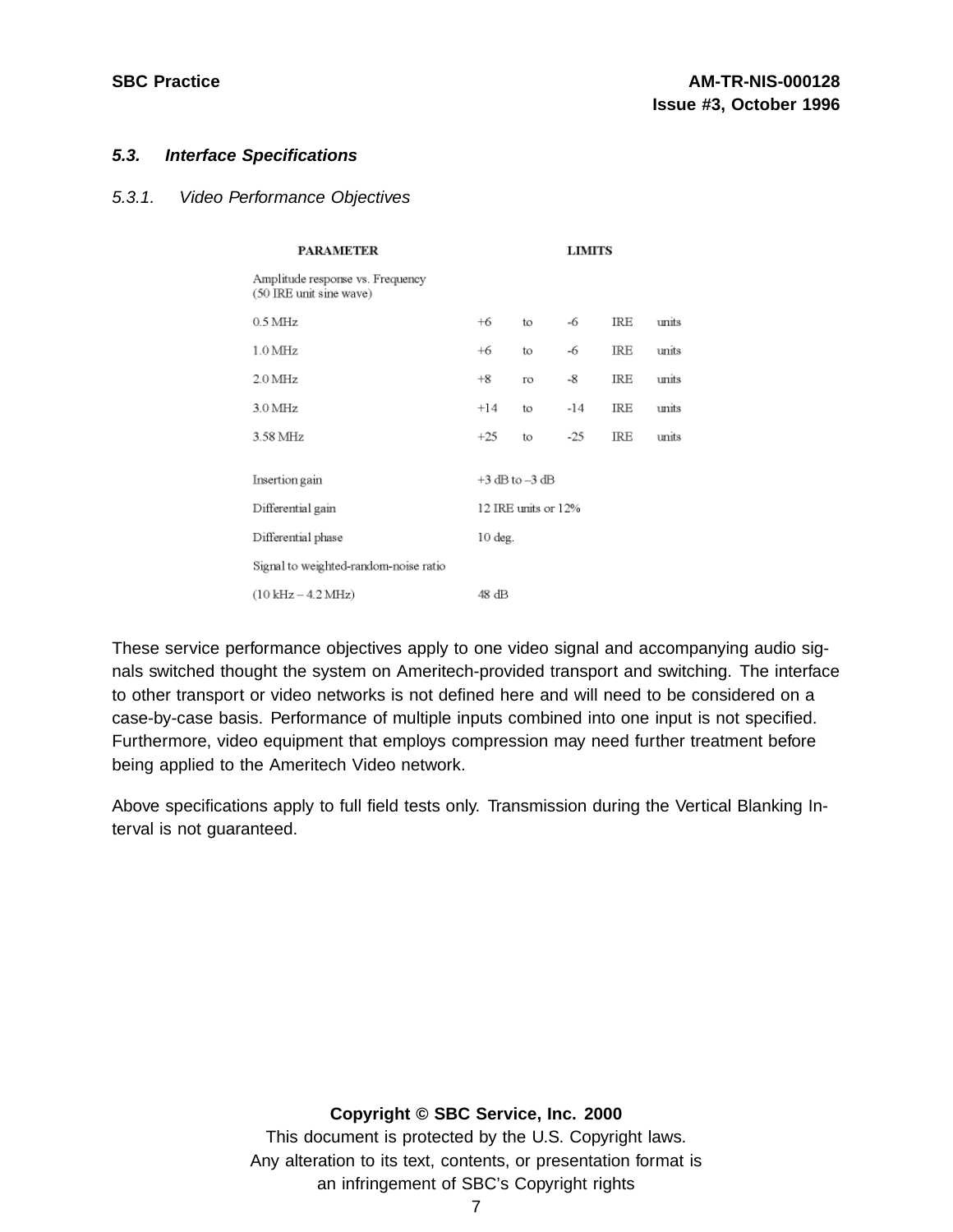# 5.3.2. Audio Performance Objectives

| Impedance                                                    | 600 Ohms        |
|--------------------------------------------------------------|-----------------|
| Frequency Response                                           |                 |
| (@ 1 kHz Ref. @0dBm)                                         |                 |
| 50 Hz to 15 Hz                                               | $+5$ to $-6$ dB |
| Maximum Steady-State Tone Levels<br>Averaged over one second | 0 dBm           |
| Total Harmonic Distortion                                    | 10%             |
| $(THD + N)$                                                  |                 |

#### **6. References**

#### **Primary References**

Telcordia (formerly Bellcore) GR-2904-CORE, Generic Requirements for Commercial and Business

Quality Services - Transmission Parameter Limits and Interface Combinations, Issue 1, December 1995

#### **Secondary References**

Telcordia (formerly Bellcore) TR-TSV-000338, Television Special Access and Local Channel Services Transmission Parameters Limits and Interface Combinations, Issue 2, August 1993.

Document may be ordered from Ameritech by contacting the Document Order Center at (847) 248-4324.

### **Copyright © SBC Service, Inc. 2000**